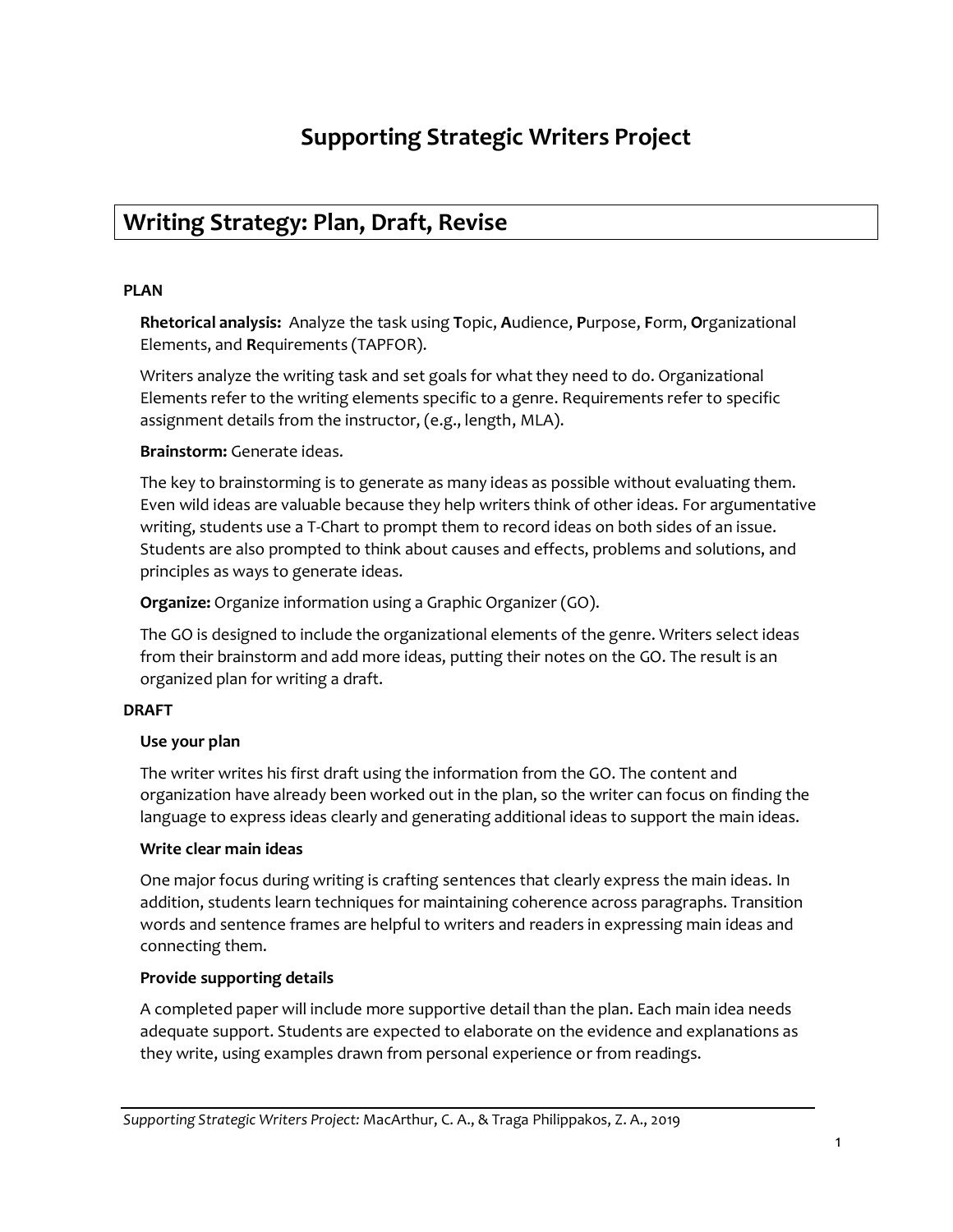#### **REVISE**

#### **Evaluate and Revise**

Students learn to use a rubric with evaluation criteria based on the organizational elements for the genre, plus additional general writing criteria. Students learn to self-evaluate their writing. Students learn how to evaluate and revise their writing, by practicing giving and receiving feedback through peer review. Of course, instructor feedback is also critical.

#### **Edit for Errors**

The instructor provides editing instruction based on students' needs. Students then edit for mechanics, usage, and grammar errors. Editing is delayed until after substantive revisions are made.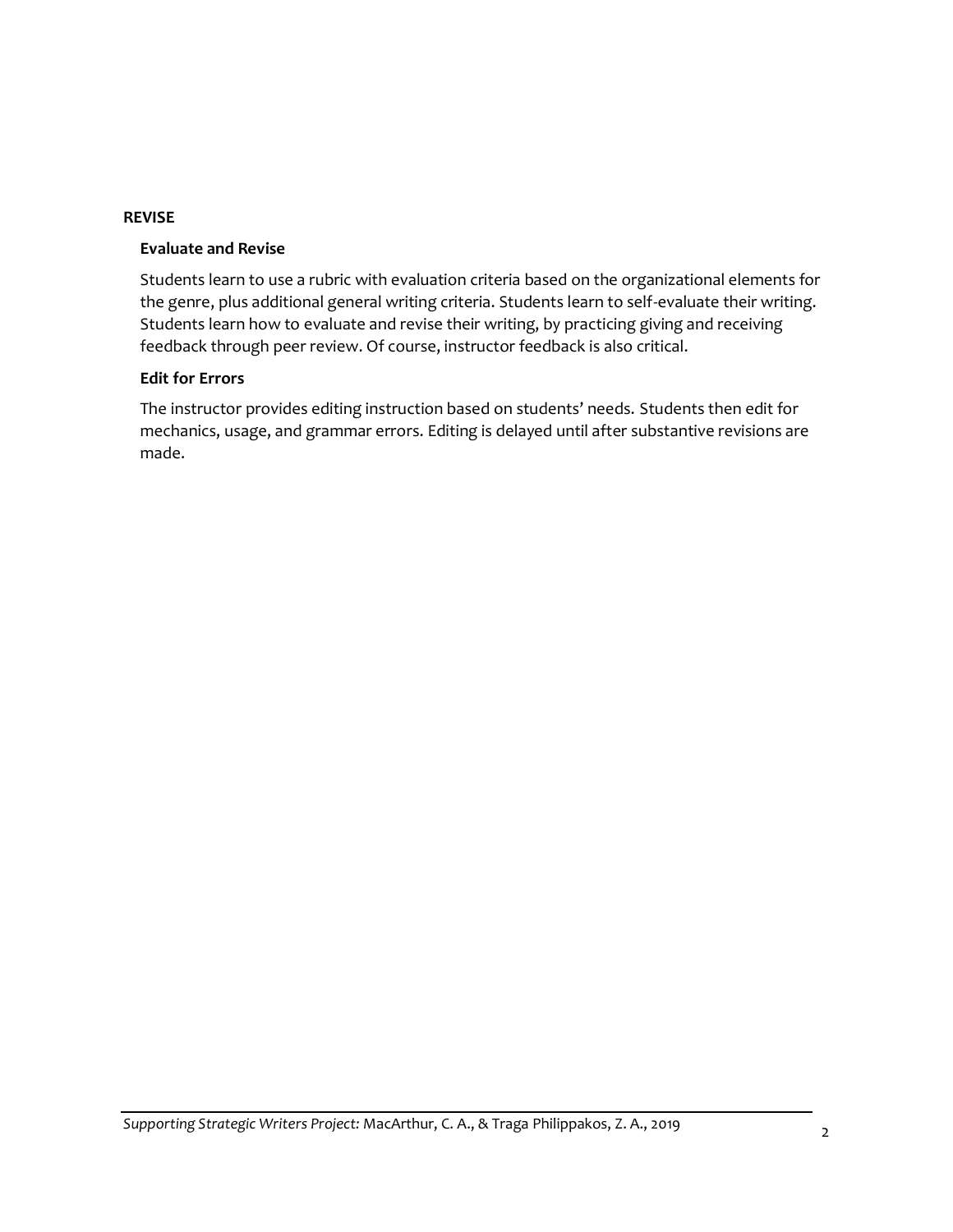### **Elements of Argumentative Writing (IROC)**

#### I I**ntroduction**

- Issue: What is the issue? Why is it important?
- Position/Thesis: What is your position?

#### **R Reasons and Evidence**

- Clear reasons: Give reasons for your position
- Supporting Evidence: Support your reasons with facts, examples, and explanations.

#### **O Opposing Position**

- Opposing reason(s): What does the other side have to say?
- Evidence for opposing reason: Give facts, examples, or explanations.
- Rebuttal: Say why you disagree. Give your reasons.

#### C **Conclusion**

- Re-state position: Tell what your position is again.
- Finish with a strong point: Leave the reader with something to think about.

**Remember**: transition words guide the reader through the essay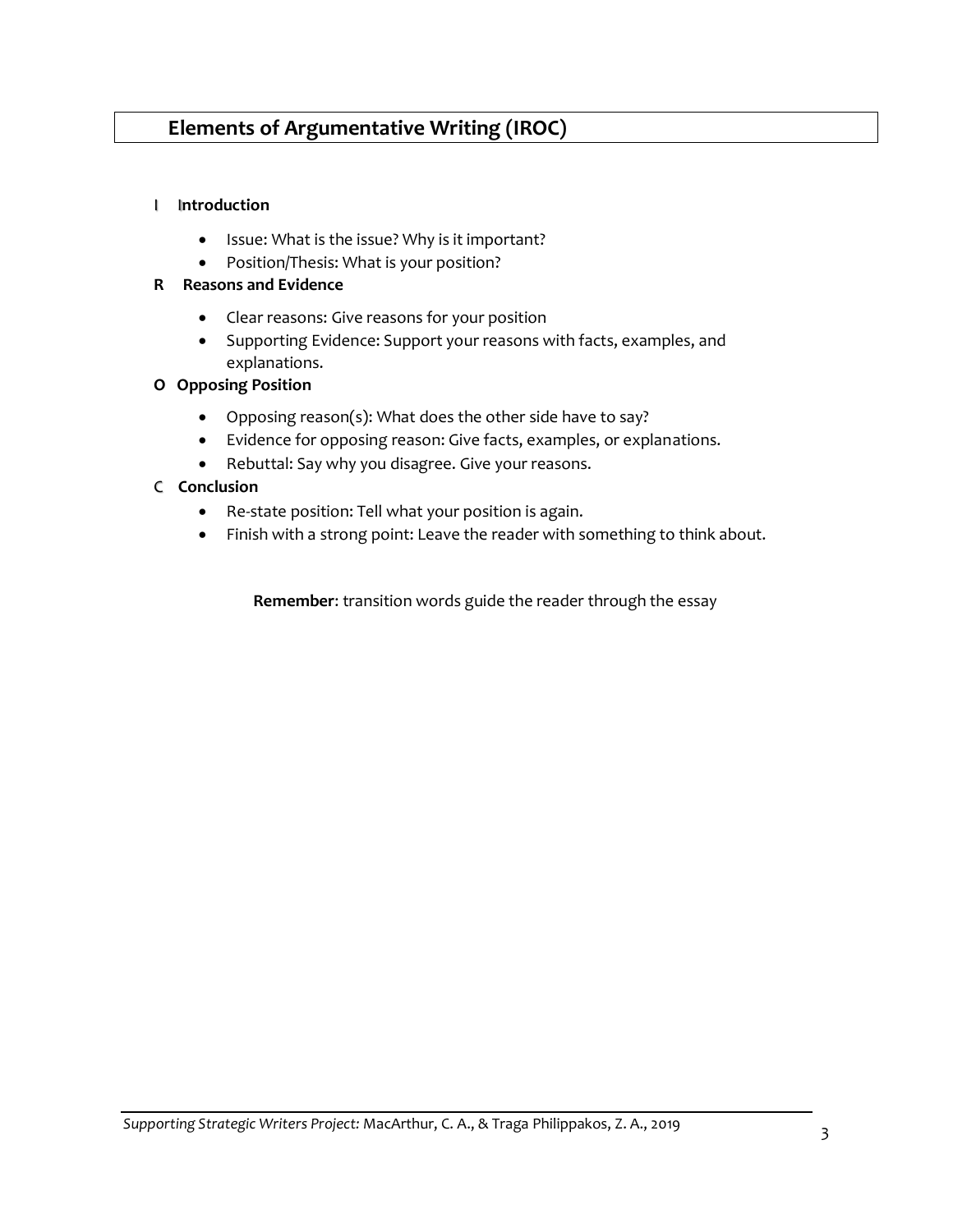## **Setting Goals Using TAPFOR**

| т               |
|-----------------|
| Topic           |
| А               |
| <b>Audience</b> |
| P               |
| Purpose         |
| F               |
| Form            |
| ი               |
| Organization    |
| (Elements)      |
| R               |
| Requirements    |

| <b>Brainstorm</b> |          |  |  |  |  |  |
|-------------------|----------|--|--|--|--|--|
| For:              | Against: |  |  |  |  |  |
|                   |          |  |  |  |  |  |
|                   |          |  |  |  |  |  |
|                   |          |  |  |  |  |  |
|                   |          |  |  |  |  |  |
|                   |          |  |  |  |  |  |
|                   |          |  |  |  |  |  |
|                   |          |  |  |  |  |  |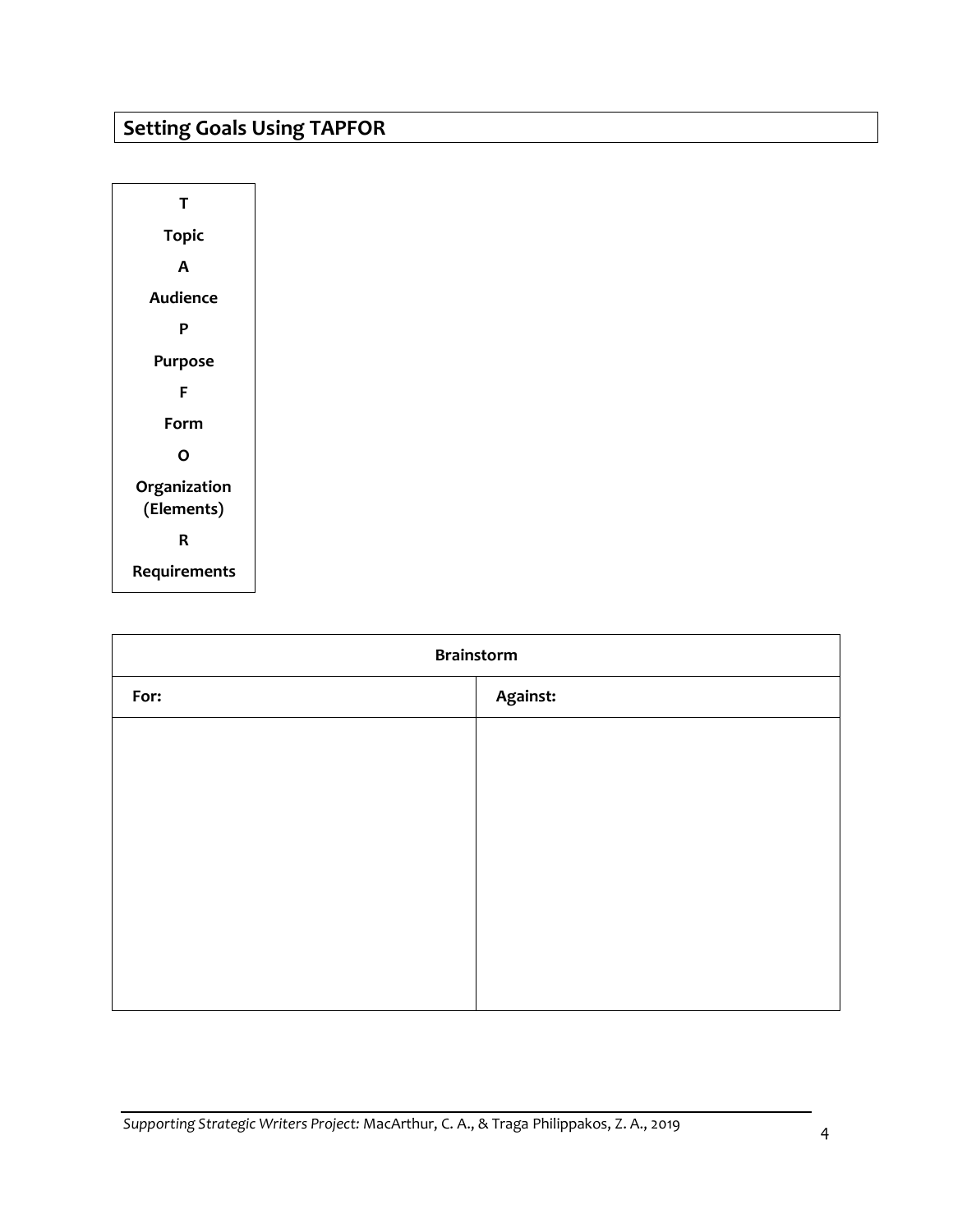# **Graphic Organizer for Argumentative Writing (IROC)**

| Issue:                               |          |  |                                            |          |                                     |  |
|--------------------------------------|----------|--|--------------------------------------------|----------|-------------------------------------|--|
| Position [I say]:                    |          |  | Opposing Position [What others say]:       |          |                                     |  |
| Reasons<br>[Why I say<br>what I say] | Evidence |  | Reasons [Why<br>they say what<br>they say] | Evidence | Rebuttal<br>[Why they<br>are wrong] |  |
|                                      |          |  |                                            |          |                                     |  |
|                                      |          |  |                                            |          |                                     |  |
|                                      |          |  |                                            |          |                                     |  |
|                                      |          |  |                                            |          |                                     |  |
|                                      |          |  |                                            |          |                                     |  |
|                                      |          |  |                                            |          |                                     |  |
|                                      |          |  |                                            |          |                                     |  |
|                                      |          |  |                                            |          |                                     |  |
|                                      |          |  |                                            |          |                                     |  |